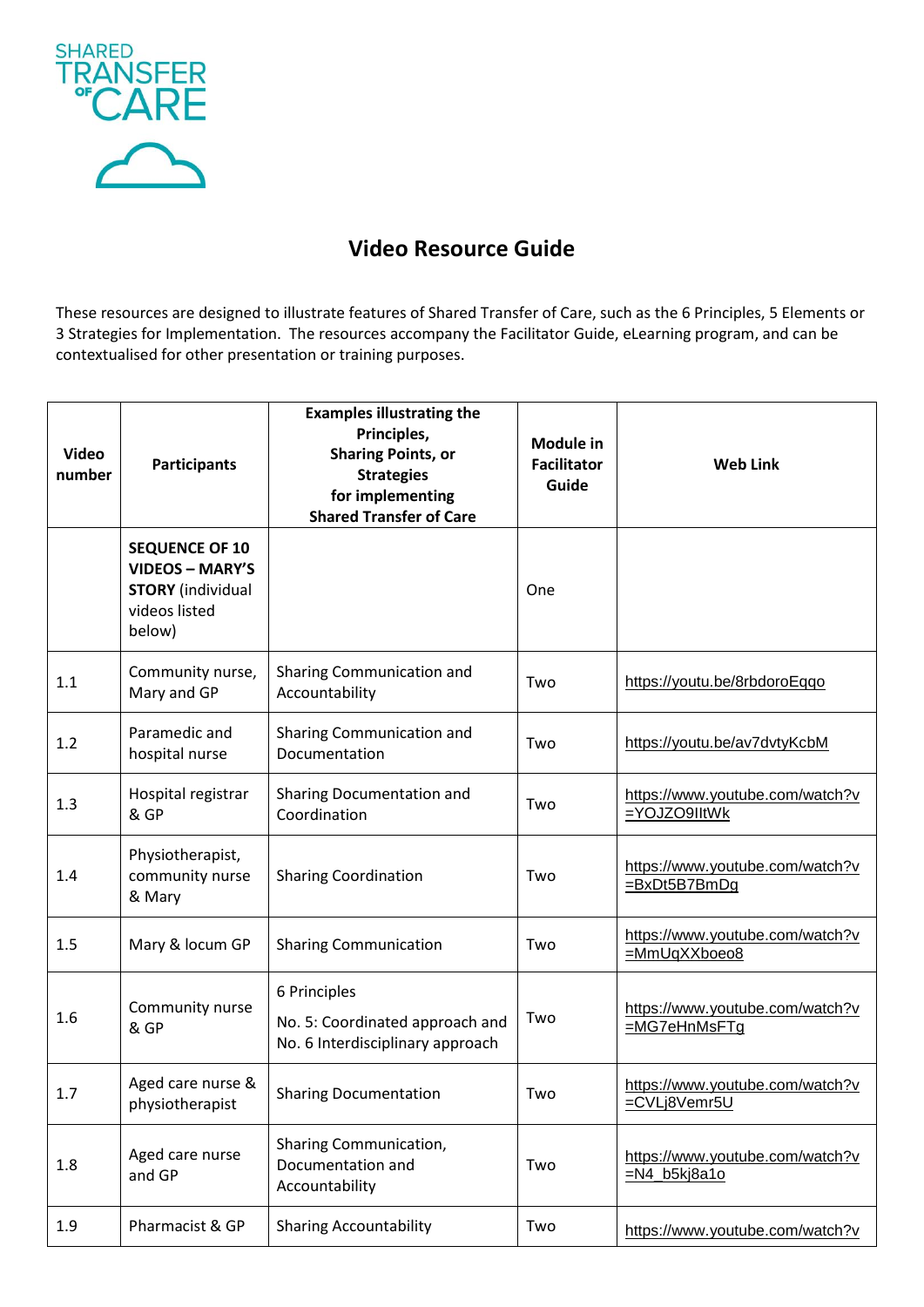



|      |                                                                                                       |                                                                                                                                                                                               |                  | =SokBIOLZTTA                                       |
|------|-------------------------------------------------------------------------------------------------------|-----------------------------------------------------------------------------------------------------------------------------------------------------------------------------------------------|------------------|----------------------------------------------------|
| 1.10 | Aged care nurse<br>and Mary's<br>daughter                                                             | Sharing with People                                                                                                                                                                           | Two              | https://www.youtube.com/watch?v<br>=zl8zTQa9LrM    |
|      | <b>SEQUENCE OF 9</b><br><b>VIDEOS - BILL'S</b><br><b>STORY</b> (individual<br>videos listed<br>below) |                                                                                                                                                                                               | One              |                                                    |
| 2.1  | GP and<br>community<br>pharmacist                                                                     | Sharing Communication and<br>Accountability<br>STRATEGY 3. Communication and<br>teamwork-integration and<br>coordination                                                                      | Two and<br>Three | https://www.youtube.com/watch?v<br>=5KWPxxXBUMM    |
| 2.2  | Podiatrist & locum<br>GP                                                                              | Sharing Communication and<br>Accountability                                                                                                                                                   | Two              | https://www.youtube.com/watch?v<br>=D2rMK_3i0Fc    |
| 2.3  | Community nurse<br>& Bill                                                                             | <b>Sharing Documentation</b><br>STRATEGY 2 Engage the person,<br>their families and carers in transfers<br>ofcare<br>STRATEGY3. Communication and<br>teamwork-integration and<br>coordination | Two and<br>Three | https://www.youtube.com/watch?v<br>=vl9CmJavigg    |
| 2.4  | GP and paramedic                                                                                      | Sharing Communication and<br>Documentation                                                                                                                                                    | Two              | https://www.youtube.com/watch?v<br>=M6zXRR6iJs8    |
| 2.5  | Paramedic &<br>hospital nurse                                                                         | Sharing Communication and<br>Documentation                                                                                                                                                    | Two              | https://www.youtube.com/watch?v<br>=QkP2Jaw87rY    |
| 2.6  | Hospital nurse &<br>Madge                                                                             | STRATEGY 2 Engage the person,<br>their families and carers intransfers<br>ofcare                                                                                                              | Three            | https://www.youtube.com/watch?v<br>=jjGgOOykFkw    |
| 2.7  | Pharmacist &<br>Madge & Bill                                                                          | Sharing with People                                                                                                                                                                           | Two              | https://www.youtube.com/watch?v<br>=bhF2mYRsSDY    |
| 2.8  | <b>Aged Care</b><br>Assessment Team<br>& Madge & Bill                                                 | 6 Principles<br>No.1: Person-centred care                                                                                                                                                     | Two              | https://www.youtube.com/watch?v<br>=3Sr_sscITHo    |
| 2.9  | GP & Bill                                                                                             | <b>Sharing Documentation</b><br>(Passport to better health)                                                                                                                                   | Two and<br>Three | https://www.youtube.com/watch?v<br>$=$ FQ1Yccc0HF4 |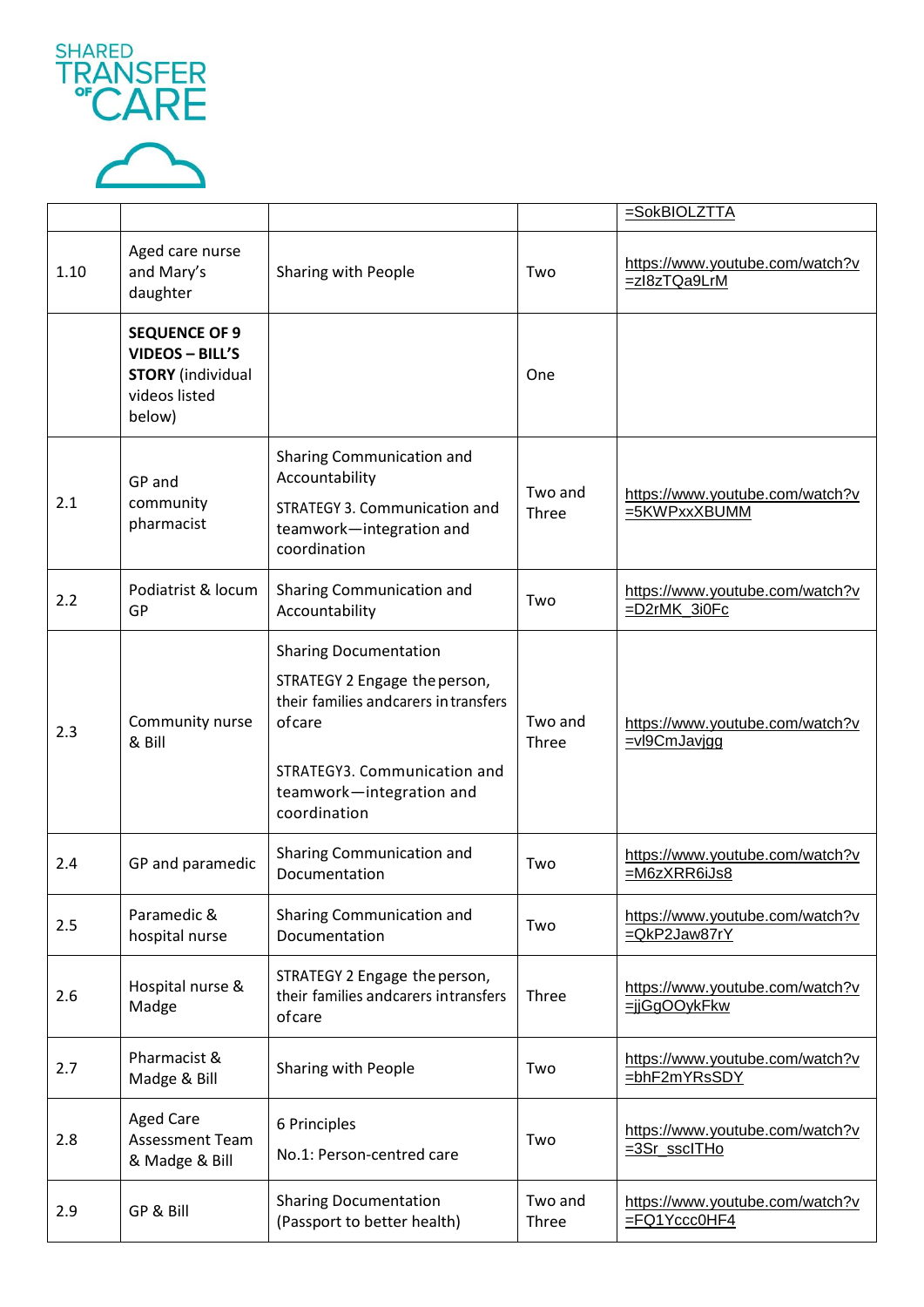



|  |                                                                                                                                                                                             | STRATEGY 2 Engage the person,<br>their families and carers intransfers<br>ofcare |      |                                                     |
|--|---------------------------------------------------------------------------------------------------------------------------------------------------------------------------------------------|----------------------------------------------------------------------------------|------|-----------------------------------------------------|
|  |                                                                                                                                                                                             |                                                                                  |      | https://www.youtube.com/watch?v<br>=qgwVxStwlOM     |
|  | A sequence of 6<br>videos where<br>health<br>professionals are<br>filmed discussing<br>the benefits of<br>improved shared<br>transfer of care.<br>Each interview<br>covers one<br>question. | What is good person-centred<br>care?<br>What is good shared<br>accountability?   | Four | https://www.youtube.com/watch?v<br>$=R_8XvxYXX5k$   |
|  |                                                                                                                                                                                             | What is good shared<br>documentation?                                            |      | https://www.youtube.com/watch?v<br>=uGKzelokFOU     |
|  |                                                                                                                                                                                             | What is good coordination of<br>care?<br>What is good shared<br>communication?   |      | https://www.youtube.com/watch?v<br>$=6MBfSD$<br>38M |
|  |                                                                                                                                                                                             | Transfer of care - key messages.                                                 |      | https://www.youtube.com/watch?v<br>=R6OP9bDjY2A     |
|  |                                                                                                                                                                                             |                                                                                  |      | https://www.youtube.com/watch?v<br>=QSkbW7Jh-vc     |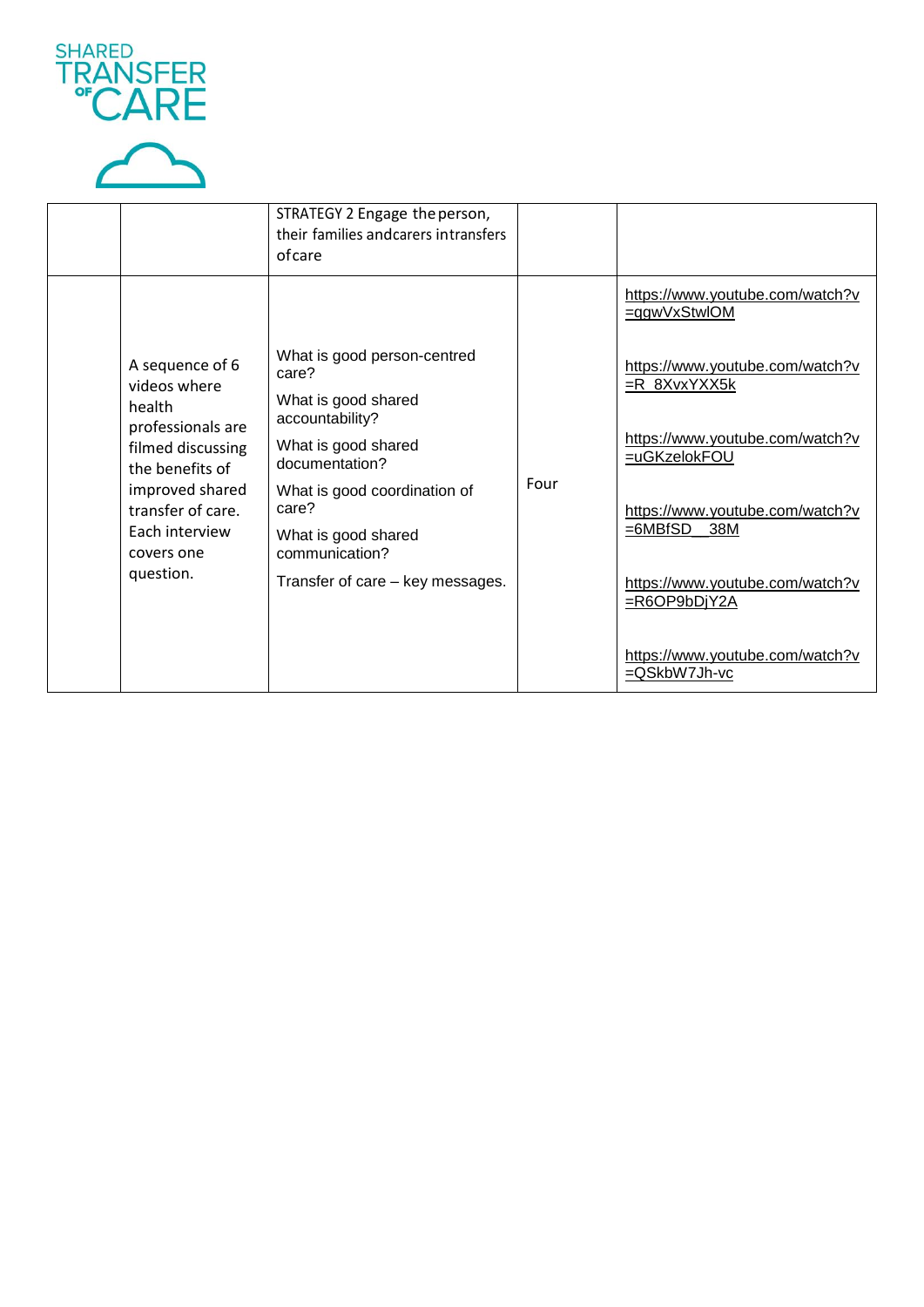

## Mary's Story



Mary is a frail 88-yr old woman who lives at home alone. Her main carer is her daughter Jane who lives 30 minutes away. Over a period of 6 months Mary becomes increasingly frail with a risk of falling. The visiting community nurse is concerned and she contacts the GP, Dr Bilby, and requests a home visit. However this is delayed due to Dr Bilby taking leave.

Mary falls, breaks her hip, and is transferred to hospital by the ambulance service. She has a hip operation and is in hospital for 10 days. She is discharged back home but doesn't cope. Eventually Mary is transferred to a Residential Aged Care facility (RACF) where there are difficulties coordinating the care she needs, such as mix ups with medication and difficulty accessing services.

*There are 10 different videos showing the progress of Mary's story over a period of around 12 months. These videos are numbered 1.1 – 1.10.*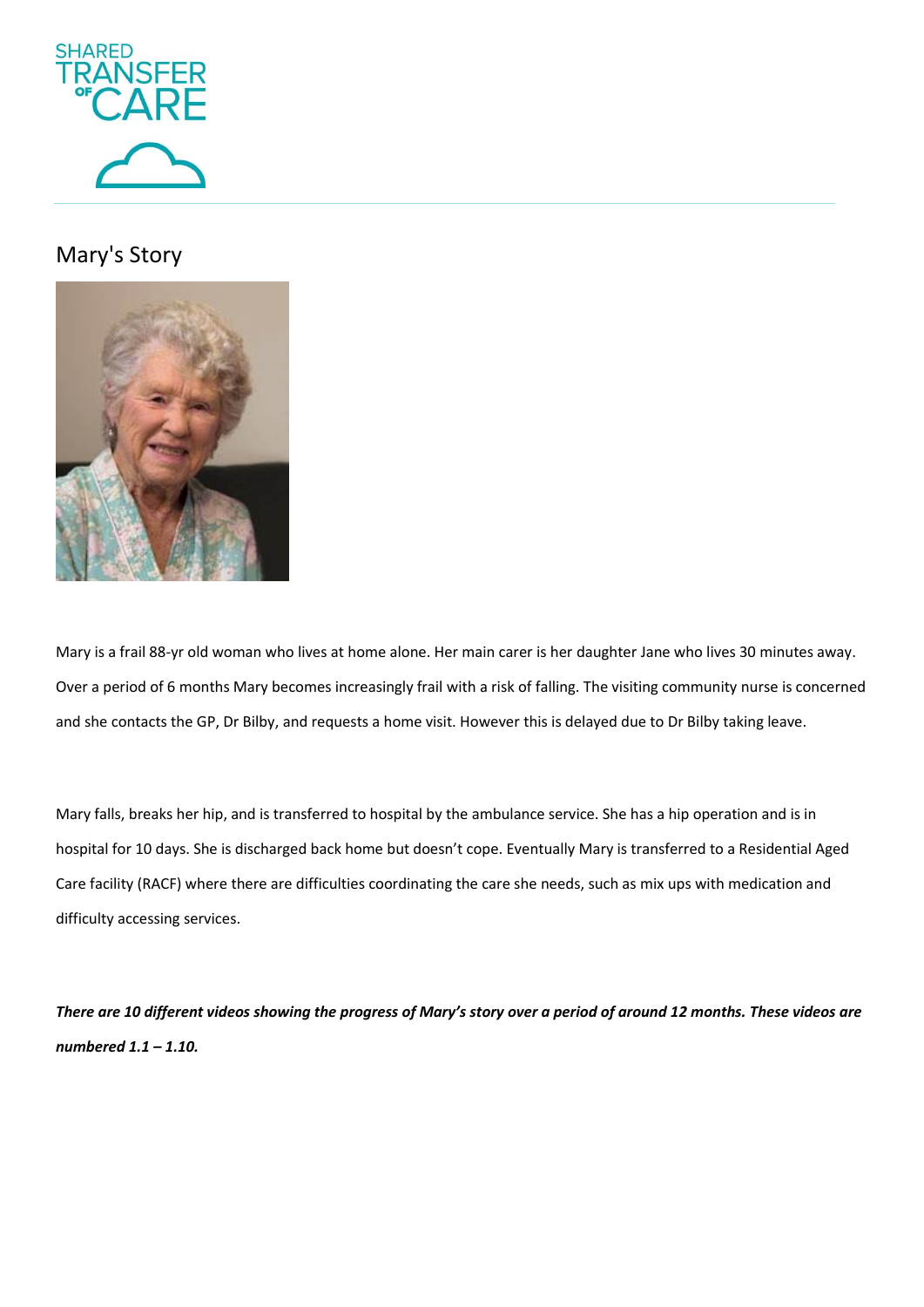

## Bill's Story



Guillaume ("Bill") is a 62 yr old man who emigrated from Turkey in the 1960s. He is married to Madge, has 2 adult children and lives in Queenstown. He has Type 2 diabetes, ischaemic heart disease, mild renal failure, chronic obstructive pulmonary disease (previous smoker), and is overweight.

Bill is struggling with 10 different medications. The GP organises a Home Medication Review by the community pharmacist. Bill has been attending specialist appointments with doctors in Burnie and Hobart by telehealth, and they have also organised visits by a podiatrist, physiotherapist and dietitian for Bill in his local town. He is overwhelmed by the number of appointments.

His GP is contacted by the podiatrist, concerned about Bill's feet and his diabetes. Bill cuts his foot at home, develops a traumatic ulcer and needs dressings by the community nurse. The wound doesn't heal and Bill becomes septic. The GP does a house call, and an ambulance transfers Bill to the North West Regional Hospital in Burnie. He stays in hospital for 10 days before returning home.

Back at home he needs daily visits from the physio and community nurse. The social worker has also been asked to assist with financial and longer term accommodation issues. There is also a new medication regimen for Bill to cope with.

After 2 weeks at home Bill and Madge are not coping and there is a suggestion that he should have respite at the local RACF.